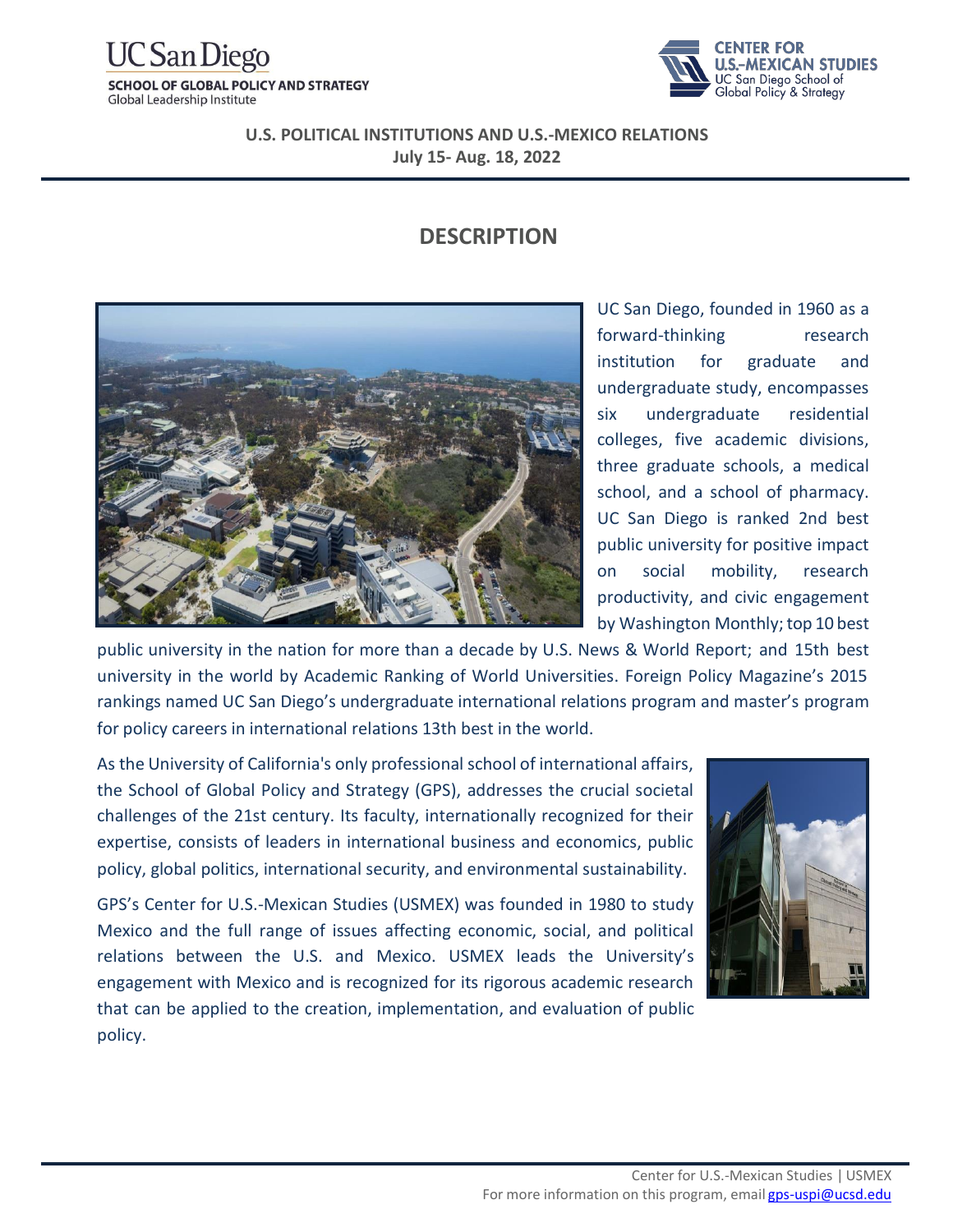#### 'San Diego **SCHOOL OF GLOBAL POLICY AND STRATEGY** Global Leadership Institute



#### **U.S. POLITICAL INSTITUTIONS AND U.S.-MEXICO RELATIONS July 15- Aug. 18, 2022**

The U.S. Political Institutions and U.S.-Mexico Relations Program is led by GPS professor Dr. Rafael Fernández de Castro, director of USMEX and former foreign policy adviser to President Felipe Calderón. He is an expert on bilateral relations between Mexico and the U.S. and is currently working on a book on leadership and decision making in Mexican foreig[n policy, as well](https://mvsim.ccnmtl.columbia.edu/) [as](https://mvsim.ccnmtl.columbia.edu/) participating as a lead researcher on projects related to violence and security.

#### **PROGRAM**

The six-week, hybrid summer program is designed for early career Mexican policy makers, as well as young professionals from universities, the private sector, and civil society.

Over the course of five-week online sessions and one-week of classes and site visits on campus, participants will gain a better understanding of U.S. domestic and foreign policy, including the complexity of the policy-making process as it relates



to the U.S. and its effects in Mexico. Specifically, the program focuses on the following subjects: 1) U.S.- Mexico Relations, 2) U.S. Politics, 3) U.S. Policymaking, 4) Migration, 5) Security, 6) Energy and Sustainable Development, and 7) Trade, Economics and Border Affairs, among others.

Lectures will be given by internationally recognized professors and government experts. Classes will meet on Fridays for three and a half hours from 3:00 PM - 6:30 PM CST (5:00 PM - 8:30 PM PST) and on Saturdays for five and a half hours from 9:00 AM to 2:30 PM CST (7:00 AM to 12:30 PM PST).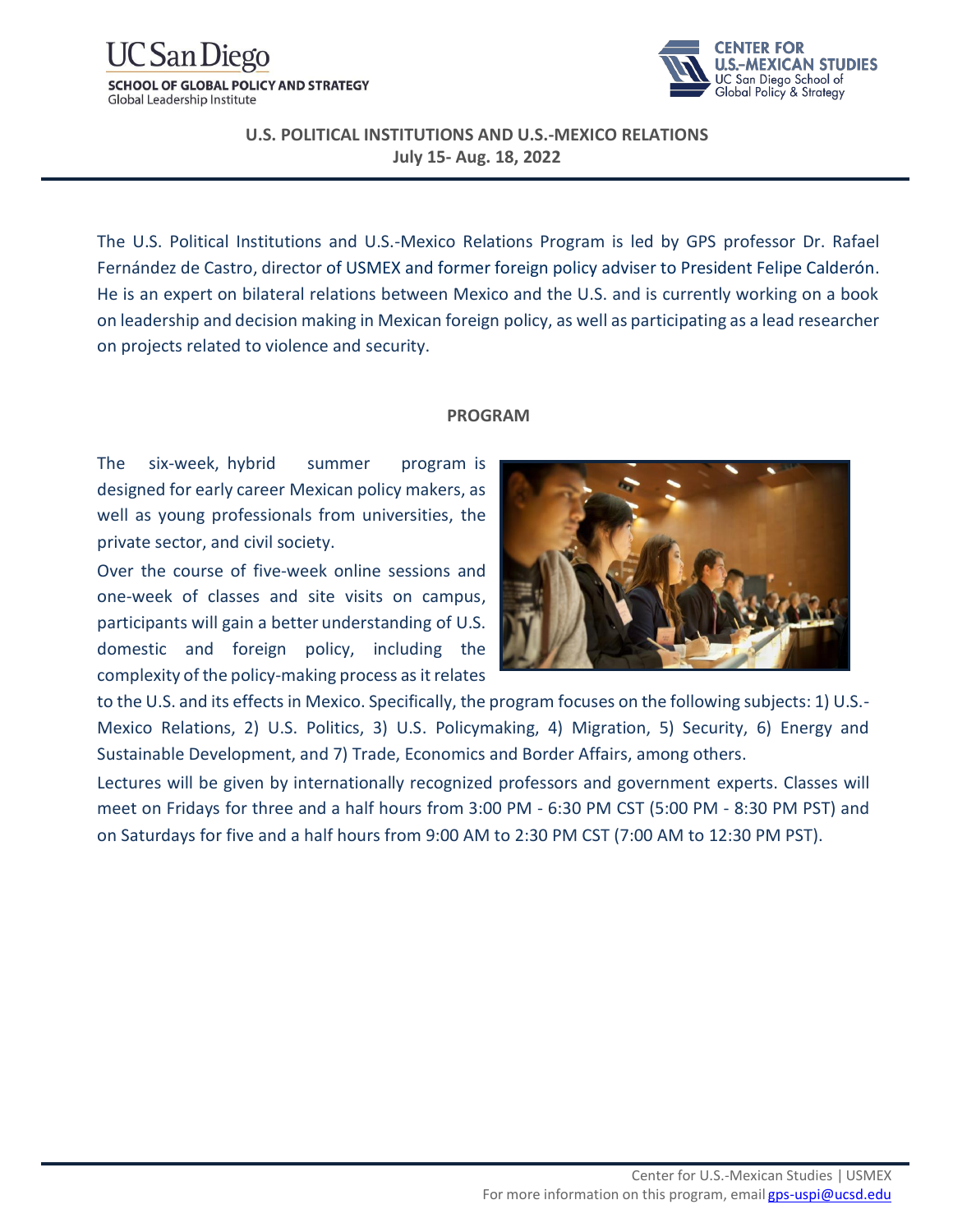#### **UC** San Diego **SCHOOL OF GLOBAL POLICY AND STRATEGY** Global Leadership Institute



**U.S. POLITICAL INSTITUTIONS AND U.S.-MEXICO RELATIONS July 15- Aug. 18, 2022**

|                                                                             | <b>Date</b>                                    | Start (CT)               | End (CT)                 | Lecture                                                   |
|-----------------------------------------------------------------------------|------------------------------------------------|--------------------------|--------------------------|-----------------------------------------------------------|
| I. U.S.-Mexico<br><b>Relations</b>                                          | Friday, July 15, 2022                          | 04:30 p.m.               | 05:45 p.m.               | Course Introduction and Inauguration                      |
|                                                                             | Friday, July 15, 2022                          | 05:45 p.m.               | 06:30 p.m.               | Conversation with U.S. and Mexican Ambassadors            |
|                                                                             | Friday, July 15, 2022                          | 06:30 p.m.               | 07:30 p.m.               | U.S.-Mexico Cooperation                                   |
|                                                                             | Friday, July 15, 2022                          | 07:30 p.m.               | 07:45 p.m.               | <b>Break</b>                                              |
|                                                                             | Friday, July 15, 2022                          | 07:45 p.m.               | 08:30 p.m.               | <b>Discussion Session</b>                                 |
|                                                                             | Saturday, July 16, 2022                        | 10:00 a.m.               | 11:00 a.m.               | Regional Cooperation: Calibaja                            |
|                                                                             | Saturday, July 16, 2022                        | 11:00 a.m.               | 12:00 p.m.               | The Future of U.S.-Mexico Economic Integration            |
|                                                                             | Saturday, July 16, 2022                        | 12:00 p.m.               | 12:15 p.m.               | <b>Break</b>                                              |
|                                                                             | Saturday, July 16, 2022                        | 12:15 p.m.               | 01:15 p.m.               | The State of U.S.-Mexico Relations                        |
|                                                                             | Saturday, July 16, 2022                        | 01:15 p.m.               | 02:00 p.m.               | Weekly Closure and Feedback                               |
|                                                                             | <b>Wednesday July 20,</b><br>2022              |                          |                          | <b>U.S.-Mexico Relations Conversation</b>                 |
|                                                                             |                                                | 07:00 p.m.               | 09:00 p.m.               |                                                           |
| II. U.S. Political<br><b>Institutions</b>                                   | Friday, July 22, 2022                          | 05:00 p.m.               | 06:00 p.m.               | The Supreme Court                                         |
|                                                                             | Friday, July 22, 2022                          | 06:00 p.m.               | 07:00 p.m.               | The Supreme Court and Current Reform Debates              |
|                                                                             |                                                |                          |                          | <b>Break</b>                                              |
|                                                                             | Friday, July 22, 2022<br>Friday, July 22, 2022 | 07:00 p.m.<br>07:15 p.m. | 07:15 p.m.<br>08:00 p.m. | Discussion Session on the Supreme Court                   |
|                                                                             | Saturday, July 23, 2022                        | 10:00 a.m.               | 11:00 a.m.               | The Evolution of the Presidency and Congress              |
|                                                                             |                                                |                          |                          | Mechanics of U.S. policymaking and the U.S.               |
|                                                                             | Saturday, July 23, 2022                        | 11:00 a.m.               | 11:45 a.m.               | Congress                                                  |
|                                                                             | Saturday, July 23, 2022                        | 11:45 a.m.               | 12:00 p.m.               | <b>Break</b>                                              |
|                                                                             | Saturday, July 23, 2022                        | 12:00 p.m.               | 01:15 p.m.               | Electoral process                                         |
|                                                                             | Saturday, July 23, 2022                        | 01:15 p.m.               | 02:30 p.m.               | Census, redistricting, local elections                    |
|                                                                             | Wednesday, July 27,<br>2022                    | 07:00 p.m.               | 09:00 p.m.               | <b>U.S. Polical Institutions Conversation</b>             |
|                                                                             |                                                |                          |                          |                                                           |
| III. U.S.<br><b>Elections and</b><br><b>Politics</b><br><b>Conversation</b> | Friday, July 29, 2022                          | 05:00 p.m.               | 06:00 p.m.               | Impact of state and local politics on US.-MX<br>Relations |
|                                                                             | Friday, July 29, 2022                          | 06:00 p.m.               | 07:00 p.m.               | The Local Government: San Diego                           |
|                                                                             | Friday, July 29, 2022                          | 07:00 p.m.               | 07:15 p.m.               | <b>Break</b>                                              |
|                                                                             | Friday, July 29, 2022                          | 07:15 p.m.               | 08:30 p.m.               | Mexico and Its Diaspora in the U.S.                       |
|                                                                             | Saturday, July 20, 2022                        | 10:00 a.m.               | 11:00 a.m.               | The Latino Vote                                           |

#### **U.S. Political Institutions Summer Seminar 2022**

Center for U.S.-Mexican Studies | USMEX For more information on this program, email [gps-uspi@ucsd.edu](mailto:gps-uspi@ucsd.edu)